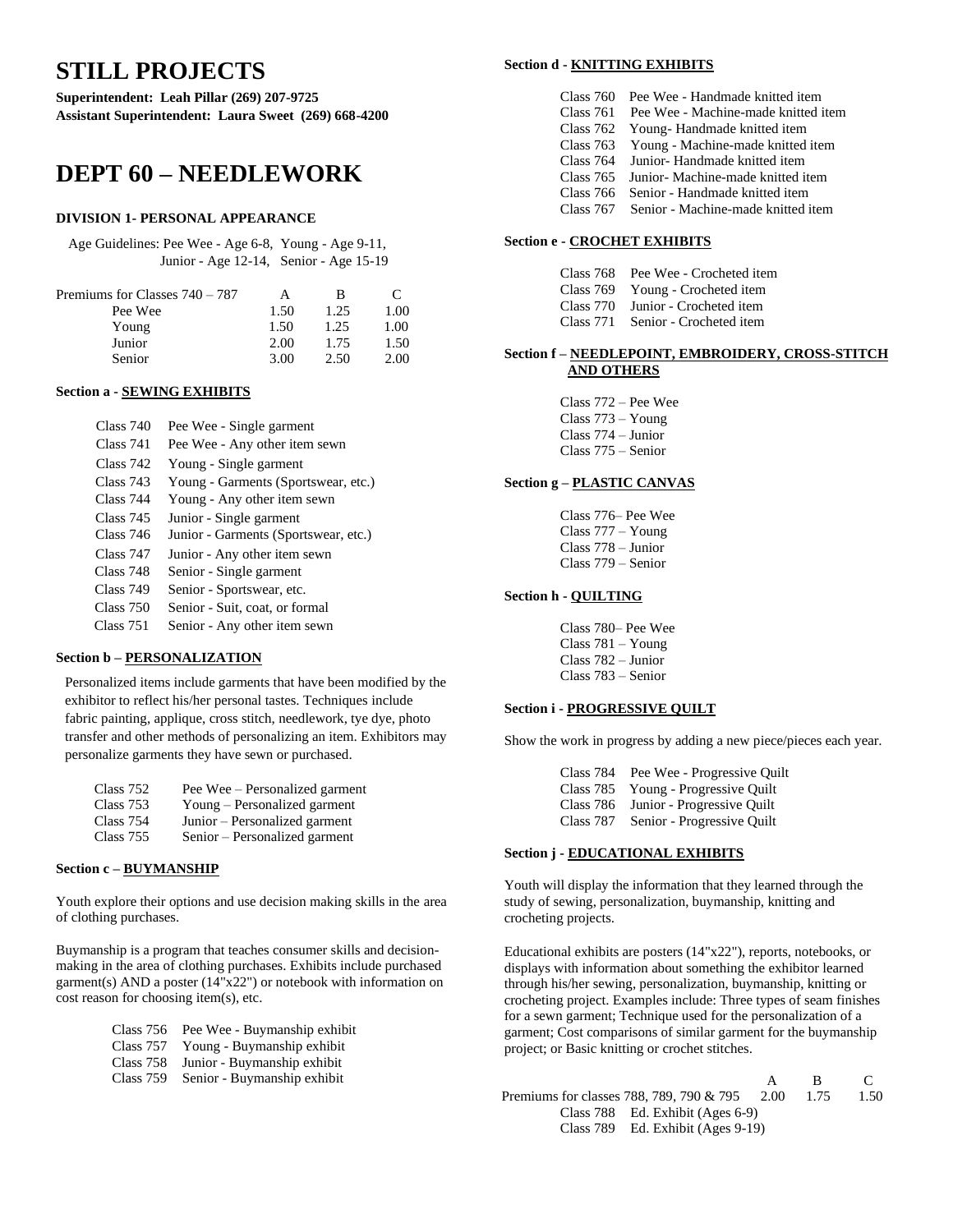Class 790 - Poster or notebook related to learning activity

### **Section l - ACCESSORIES - RIBBONS ONLY**

| Class 791 | Accessory - Hair decorations             |
|-----------|------------------------------------------|
| Class 792 | Accessory - Shoes                        |
| Class 793 | Accessory - Purses                       |
| Class 794 | Other accessories - Scarves, Belts, etc. |

# **DIVISION II- FAMILY LIVING**

### **Section a - The Family & Home Design**

To explore and investigate color harmony, furniture, etc. and incorporate the knowledge in everyday examples of family living.

| Class 795 | Education exhibit (notebook or poster               |
|-----------|-----------------------------------------------------|
|           | 14" x 22") Containing pictures collected and        |
|           | written report about color harmony, furniture, etc. |

# **SPECIAL AWARDS**

A "Best of Show: rosette will be presented to the top exhibitor in the following groups of classes 750 - 788 & Class 793.

### **Bea Funk Memorial Award**

All Exhibitors who receive a merit or best of show in crocheting, knitting or sewing will be judged on a separate judging sheet for this award. If they win this award; their name will be placed on a plaque for display by the 4-H Office during fair. Bea Funk was a long-time leader for these projects.

# **DEPT 61 - CULINARY ARTS**

# **DIVISION 1 - FOODS & NUTRITION**

### **Rules and Regulations:**

- 1. All foods judging will be done Saturday, from 9:00 a.m. to 3:00 p.m. Products will not be accepted for judging at any other time.
- 2. One entry only per class.
- 3. No commercial mixes will be allowed.
- 4. 3"x5" recipe card must accompany all products in Classes 800 through 810 and classes 821 and 822.
- 5. Cookies and cake squares should be of uniform size (See Classes 800 and 801).
- 6. No cream pies or pies with a cream base will be accepted.
- 7. All entries in Classes 800 805, should be displayed on a paper plate and in a plastic bag.
- 8. Entries must be in the Classes named (specialty items to be judged in Class 809)
- 9. The Judge's decision will be final.
- 10. All foods' entries must be acceptable products. Judges may or may not taste food entries.

Learning Objective for Section b, c and e: To encourage the youth to develop and enhance their knowledge of Outdoor Cooking, Food Preservation and/or Folk patterns Foods.

### **Section a – INDOOR MEALS**

|                                                                  | A                                                | B    | $\subset$ |  |
|------------------------------------------------------------------|--------------------------------------------------|------|-----------|--|
| Premiums for Classes 800 - 805                                   | 1.50                                             | 1.25 | 1.00      |  |
| Class 800 Four cookies or cookie squares (Limited to             |                                                  |      |           |  |
|                                                                  | Exhibitors ages $6 - 12$ ) Cookies approximately |      |           |  |
|                                                                  | 2" in diameter. Cookie squares cut               |      |           |  |
|                                                                  | Approximately 2" x 2"                            |      |           |  |
| Class 801 - Four unfrosted cupcakes or cake squares.             |                                                  |      |           |  |
|                                                                  | Cake squares cut approximately 2"x 2"            |      |           |  |
| Class 802 - One-half loaf quick bread                            |                                                  |      |           |  |
| Class 803 - Four muffins or biscuits.                            |                                                  |      |           |  |
| Class 804 - Four yeast rolls or 1/2 loaf yeast bread             |                                                  |      |           |  |
| Class 805 - Nutritious Snacks                                    |                                                  |      |           |  |
|                                                                  | A                                                | B    | C         |  |
| Premiums for Classes 806 – 815                                   | 2.00                                             | 1.75 | 1.50      |  |
| Class 806 - Fancy or filled yeast bread consists of 1 loaf, ring |                                                  |      |           |  |
|                                                                  | or square of the baked goods.                    |      |           |  |
| Class 807 - One two-crust fruit pie.                             |                                                  |      |           |  |
| Class 808 - Whole Cakes (includes layered cakes, sponge,         |                                                  |      |           |  |
|                                                                  | shiffen and snool food solton loof solton and    |      |           |  |

- chiffon and angel food cakes, loaf cakes and coffee cakes)
- Class 809 Any other Food Preparation Exhibit (Creative recipes and specialties)
- Class 810 One-dish meals (casseroles accompanied by poster and recipe card. Must include a good source of complete protein plus at least two other food groups.
- Class 811 One decorated cake, cupcake, or cupcake grouping. To be judged as a decorated project only.
- Class 812 Candy Making

### **Section b - OUTDOOR MEALS**

To encourage the youth to develop and enhance their knowledge of Outdoor Cooking.

- Class 813 A poster (14"x22"), notebook or recipe collection showing types of fires for outdoor cooking techniques and safety precautions.
- Class 814 Two pieces of homemade equipment for use in outdoor meals, accompanied by a poster (14"x22") or notebook giving complete directions for their use.
- Class 815 Food item made using outdoor cooking techniques.

### **Section c - FOOD PRESERVATION**

To encourage the youth to develop and enhance their knowledge of Food Preservation.

(Must be processed according to current safety guidelines). (Classes 816 - 821 should be labeled with processing method and date processed.) Jar may be of varying shapes and sizes.

- Class 816 Three (3) jars of fruit
- Class 817 Three (3) jars of vegetables.
- Class 818 Three (3) jars of jams, jellies, pickles or relishes.
- Class  $819$  Three (3) jars of honey
- Class  $820$  Three (3) jars of maple syrup
- Class  $821$  Three (3) jars of canned meats
- Class 822 One package of frozen vegetable or fruit and (14"x22") poster showing process in freezing foods.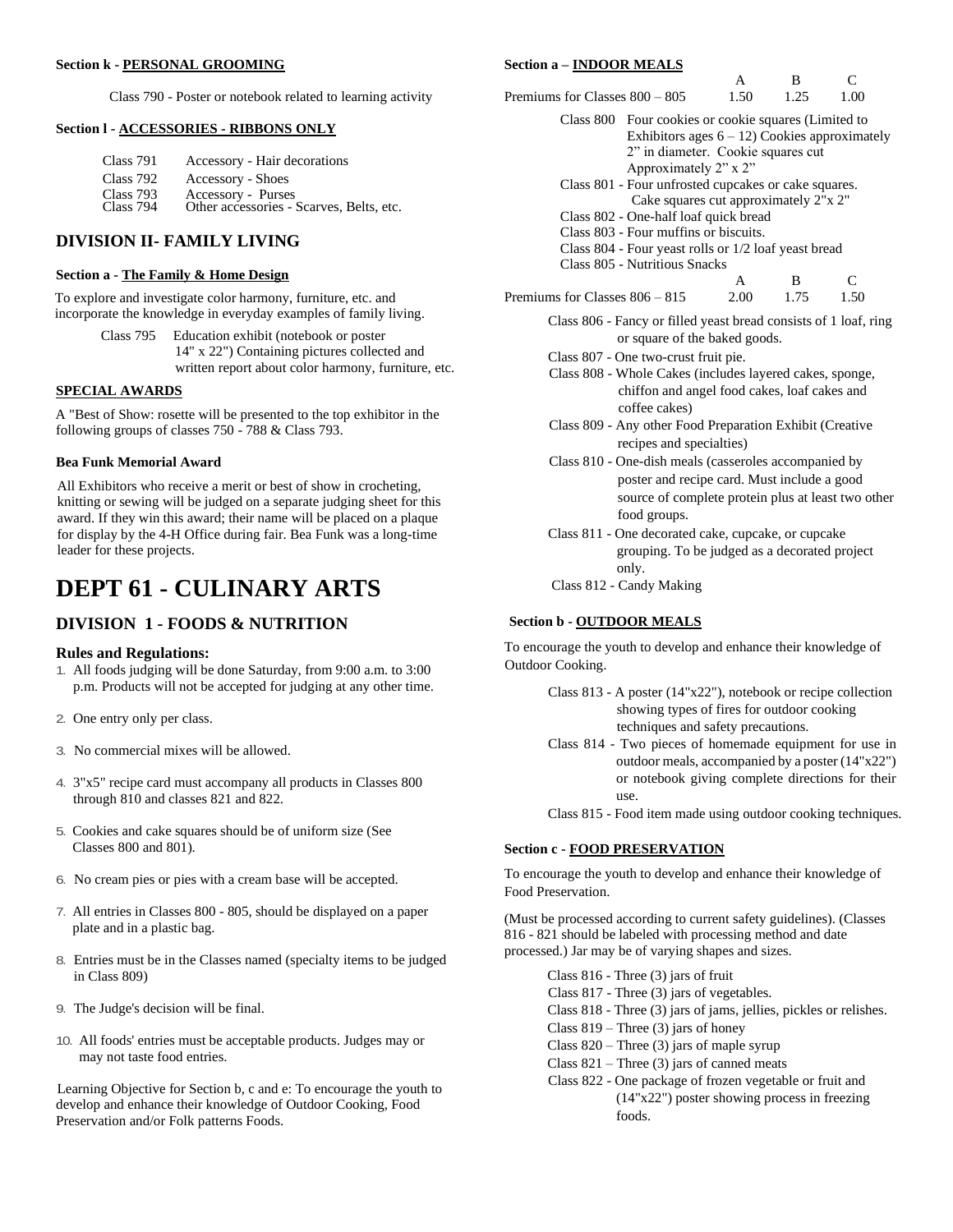Class 823 - Any other exhibit related to the preservation of food (equipment - posters etc.) Class 824- Dried Foods Section

### **Section d – Microwave Cooking**

Class 825 - Any baked product (cakes, cookies, etc.) Class 826 - Other foods (casseroles, meats, vegetables, etc.)

### **Section e - FOLK PATTERNS FOODS**

To encourage the youth to develop and enhance their knowledge of Folk patterns Foods.

> Class 827- Foodways Notebook (Family traditions, etc.) Class 828 - Recipe collection. Notebook or card file (with box) with recipes from foreign countries as well as United States in appropriate categories such as main dishes, desserts, salads, etc. Recipes must be dated with the year collected. At least 25 new recipes must be added each year. Class 829 - Ethnic Foods

Class 830 - Holiday Foods

### **Section f - EDUCATIONAL EXHIBITS**

Encourage youth to investigate the nutrition of food and other related topics.

> Class 831 - A poster (14"x22") on Nutrition or any other food related topic.(Examples: "Basic Four" food groups, balanced meals, nutritious snacks, party meals, table settings, etc.)

Class 832 Food Science

### **SPECIAL AWARDS**

A "Best of Show" award Rosette will be presented to the exhibitor of the top exhibit in each section based on the following:

- Number of exhibitors in the class.
- Quality of the exhibit

### **Section g – Jar Creations**

Bring dry ingredients in a jar with instructions attached AND the final product for the judge to sample.  $3" \times 5"$  recipe card with complete recipe must accompany all final products in classes 833-836.

| Class $833 - Drink$ in a jar                    |  |
|-------------------------------------------------|--|
| Class $834 - Dip$ in a jar                      |  |
| Class 835 – Cookies, Bread, Cake, etc. in a jar |  |
| Class $836 -$ Soups in a jar                    |  |

# **DEPT 62** - **FINE ARTS**

### **ENTRY GUIDELINES**

- 1. An exhibitor may not enter more than one exhibit per class.
- 2. Categories determined by skill level and number of years in project. Suggested guidelines are as follows: Beginner - 1-2 years in craft Intermediate - 3-4 years in craft

Advanced - over 4 years in craft

(If an exhibitor's skill level does not match suggested guidelines, a project leader or parent may determine entry category.)

- 3. Items that have previously been exhibited cannot be shown again.
- 4. An exhibit that clearly demonstrates two different skills may be judged in both classes. For example, a woodworking exhibit that has been tole painted may be judged twice. However, a ceramic Santa Claus may not be entered under both "Ceramics" and "Holiday Crafts".

#### **DIVISION I- FINE ARTS**

All paintings and drawings should be framed or appropriately finished. Includes creative writing. Must be original unless otherwise noted in each section.

Premiums for Division I - Classes 850 through 895 are as follows:

|              |      | В    | $\mathfrak{c}$ |
|--------------|------|------|----------------|
| Beginner     | 1.50 | 1.25 | 1.00           |
| Intermediate | 2.00 | 1.75 | 1.50           |
| Advanced     | 2.50 | 2.25 | 2.00           |

### **Section a – TOLE AND OTHER FINE PAINTING**

Plaques, China, etc.

| Class 850 | Beginner     |
|-----------|--------------|
| Class 851 | Intermediate |
| Class 852 | Advanced     |

### **Section b – OIL OR ACRYLIC PAINTING**

Still Life, Landscape, Portrait, or Abstract

| Class 853 | Beginner     |
|-----------|--------------|
| Class 854 | Intermediate |
| Class 855 | Advanced     |

### **Section c – WATERCOLOR PAINTING**

Still Life, Landscape, Portrait, or Abstract

| Class 866 | Beginner     |
|-----------|--------------|
| Class 867 | Intermediate |
| Class 868 | Advanced     |

### **Section d – MISC. PAINTING**

| Masks, etc.  |  |                                      |
|--------------|--|--------------------------------------|
| $C1 = -0.00$ |  | $\mathbf{D}$ - $\mathbf{L}$ is a set |

| Class 869 | Beginner     |
|-----------|--------------|
| Class 870 | Intermediate |
| Class 871 | Advanced     |

### **Section e – DRAWINGS**

Pencil, Charcoal, Chalk, Ink or Other Medium

|                          | Still Life:              | Portraits:             |                          |
|--------------------------|--------------------------|------------------------|--------------------------|
| Class 872<br>Class $873$ | Beginner<br>Intermediate | Class 875<br>Class 876 | Beginner<br>Intermediate |
| Class 874                | Advanced<br>Landscape:   | Abstract:              | Class 877 Advanced       |
| Class 878<br>Class 879   | Beginner<br>Intermediate | Class 881<br>Class 882 | Beginner<br>Intermediate |
| Class 880                | Advanced                 | Class 883              | Advanced                 |

#### **Section f – CARTOONING**

Ink, Pencil, Charcoal, Chalk, Tempera or Other Medium

| Class 884 | Beginner     |
|-----------|--------------|
| Class 885 | Intermediate |
| Class 886 | Advanced     |

#### **Section g - CALLIGRAPHY**

Two styles of calligraphy are to be included in exhibit

| Class 887 | Beginner     |
|-----------|--------------|
| Class 888 | Intermediate |
| Class 889 | Advanced     |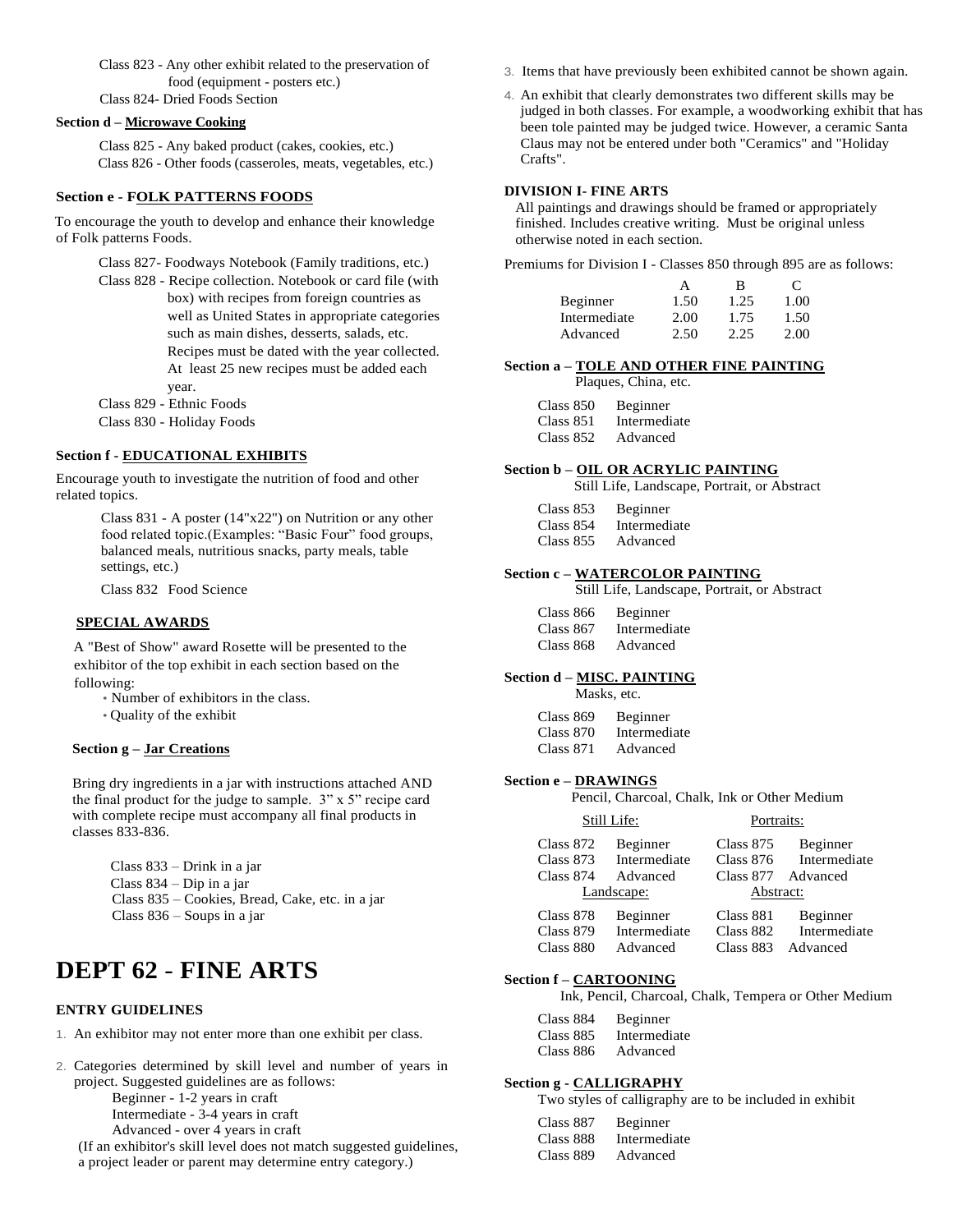### **Section h - COLLAGE/MOSAIC**

Any medium may be used.

| Class 890 | Beginner     |
|-----------|--------------|
| Class 891 | Intermediate |
| Class 892 | Advanced     |

### **Section i - SCULPTURE**

Any medium may be used.

| Class 893 | Beginner     |
|-----------|--------------|
| Class 894 | Intermediate |
| Class 895 | Advanced     |

### **SPECIAL AWARDS**

A "Best of Show" award Rosette may be presented to the exhibitor of the top exhibit in each section based on the following:

- Number of exhibitors in the class
- Quality of the exhibit

# **DEPT 63 – FOLK ARTS**

### **DIVISION I – CRAFTS**

Encourage youth to explore and expand their craft skills in various areas.

Premiums for Division I- Classes 900 through 977 are as follows:

|              | А    | в    | $\mathbf{C}$ |
|--------------|------|------|--------------|
| Beginner     | 1.50 | 1.25 | 1.00         |
| Intermediate | 2.00 | 1.75 | 1.50         |
| Advanced     | 2.50 | 2.25 | 2.00         |

### **Section a - CERAMICS AND POTTERY**

| Class 900 | Beginner     |
|-----------|--------------|
| Class 901 | Intermediate |
| Class 902 | Advanced     |

### **Section b- WHITEWARE/PLASTER OF PARIS**

| Class 903 | Beginner     |
|-----------|--------------|
| Class 904 | Intermediate |
| Class 905 | Advanced     |

### **Sectionc- WOODCARVING**

| Class 906 | Beginner     |
|-----------|--------------|
| Class 907 | Intermediate |
| Class 908 | Advanced     |

### **Section d – WOODWORKING**

| Class 909 | Beginner     |
|-----------|--------------|
| Class 910 | Intermediate |
| Class 911 | Advanced     |

### **Sectione -WOODBURNING**

| Class 912 | Beginner     |
|-----------|--------------|
| Class 913 | Intermediate |
| Class 914 | Advanced     |

### **Section f - BLACKSMITHING**

| Class 915 | Beginner     |
|-----------|--------------|
| Class 916 | Intermediate |
| Class 917 | Advanced     |

### **Section g - COUNTRY PAINTING**

| Class 918 | Beginner     |
|-----------|--------------|
| Class 919 | Intermediate |
| Class 920 | Advanced     |

### **Sectionh -COUNTRY CRAFTS -WOODEN ARTICLES**

| Class 921 | Beginner     |
|-----------|--------------|
| Class 922 | Intermediate |
| Class 923 | Advanced     |

### **Section i- PINEWOOD DERBY CAR**

The youth will design and construct a pinewood derby car to meet the standard requirements: Width shall not exceed 2 3/4", Length shall not exceed 7" and Weight shall not exceed 5 ounces.

| Class 924 | Beginner     |
|-----------|--------------|
| Class 925 | Intermediate |
| Class 926 | Advanced     |

### **Section j - DECORATED HATS**

| Class 927 | Beginner     |
|-----------|--------------|
| Class 928 | Intermediate |
| Class 929 | Advanced     |

### **Section k - LEATHER**

| Class 930 | Beginner     |
|-----------|--------------|
| Class 931 | Intermediate |
| Class 932 | Advanced     |

### **Section l – BUTTON ART**

| Class 933 | Beginner     |
|-----------|--------------|
| Class 934 | Intermediate |

### **Sectionm- STRING ART**

| Class 936 | Beginner     |
|-----------|--------------|
| Class 937 | Intermediate |
| Class 938 | Advanced     |

### **Section n – CLAY POT CRAFTS**

| Class 939 | Beginner     |
|-----------|--------------|
| Class 940 | Intermediate |
| Class 941 | Advanced     |

### **Section o – DECORATEDWREATHS**

| Class 942 | Beginner     |
|-----------|--------------|
| Class 943 | Intermediate |
| Class 944 | Advanced     |

### **Section p – TIEDYE/BATIK/OTHER TEXTILES**

| Class 945 | Beginner     |
|-----------|--------------|
| Class 946 | Intermediate |
| Class 947 | Advanced     |

### **Section q - GARDEN ROCKS - STONES - TILES**

| ----------------------- |  |
|-------------------------|--|
| Class 950 Advanced      |  |
| Class 949 Intermediate  |  |
| Class 948 Beginner      |  |

### **Section r - LIQUID EMBROIDERY - FABRIC PAINTING**

| Class 951   | Beginner     |
|-------------|--------------|
| Class $952$ | Intermediate |
| Class $953$ | Advanced     |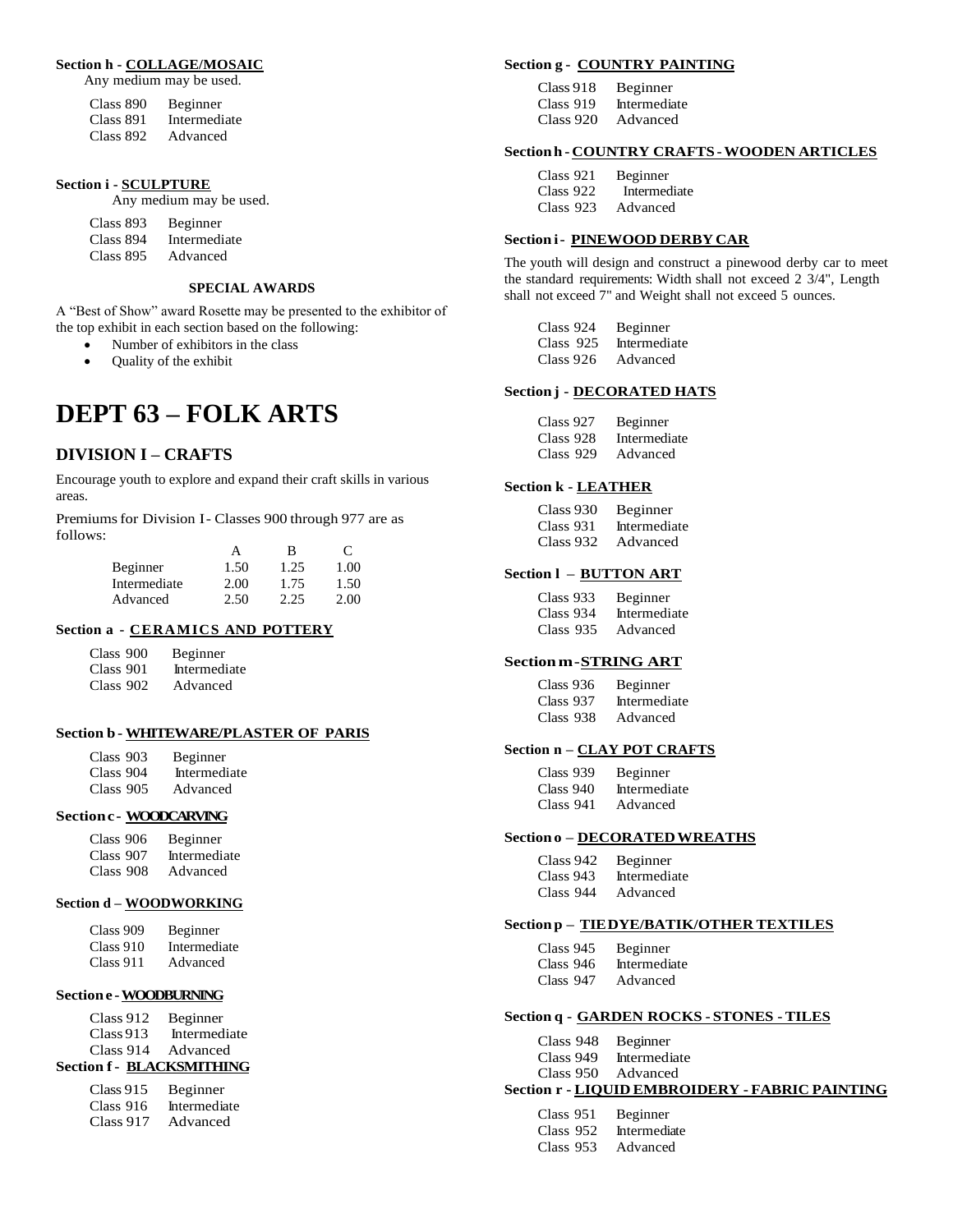### **Section s - LATCHHOOK • RAGWORK •NEEDLEPUNCH**

| Class 954 | Beginner     |
|-----------|--------------|
| Class 955 | Intermediate |
| Class 956 | Advanced     |

### **Section t - SAND ART**

| Class 957 | Beginner     |
|-----------|--------------|
| Class 958 | Intermediate |
| Class 959 | Advanced     |

### **Section u- DOUGH ART**

| Class 960   | Beginner     |
|-------------|--------------|
| Class 961   | Intermediate |
| Class $962$ | Advanced     |

### **Section v - CHRISTMAS/THANKSGIVINGCRAFTS**

| Class 963   | Beginner     |
|-------------|--------------|
| Class 964   | Intermediate |
| Class $965$ | Advanced     |

### **Section w - OTHER HOLIDAY CRAFTS**

Valentines, St. Patrick's, 4th of July, Halloween

Class 966 Beginner Class 967 Intermediate Class 968 Advanced

### **Section x – ORNAMENTS**

Class 969 Beginner Class 970 Intermediate Class 971 Advanced

### **Section y – DECOUPAGE & CLEAR CAST**

| Class 972 | Beginner     |
|-----------|--------------|
| Class 973 | Intermediate |

Class 974 Advanced

### **Section z – MISCELLANEOUS**

Film Flowers, Copper Tooling, Wire Art, Macramé and other similar crafts

Class 975 Beginner Class 976 Intermediate Class 977 Advanced

### **DIVISION II – FOLK PATTERN CRAFTS**

Encourage youth to explore, investigate and experience new techniques used in various Folk Pattern Crafts.

Premiums for Division II- Classes 978 through 1037 are as follows:

|              | А    | в    | $\mathbf{C}$ |
|--------------|------|------|--------------|
| Beginner     | 1.50 | 1.25 | 1.00         |
| Intermediate | 2.00 | 1.75 | 1.50         |
| Advanced     | 2.50 | 2.25 | 2.00         |

### **Section a – JEWELRY**

| Class 978 | Beginner     |
|-----------|--------------|
| Class 979 | Intermediate |
| Class 980 | Advanced     |

#### **Section b – DIAMOND PAINTING**

| Class 981 | Beginner     |
|-----------|--------------|
| Class 982 | Intermediate |
| Class 983 | Advanced     |

### **Section c – GAMES**

| Class 984 | Beginner     |
|-----------|--------------|
| Class 985 | Intermediate |
| Class 986 | Advanced     |

### **Section d – BEAD CRAFTS**

| Class 987 | Beginner     |
|-----------|--------------|
| Class 988 | Intermediate |
| Class 989 | Advanced     |

### **Section e – BASKETRY**

| Class 990 | Beginner     |
|-----------|--------------|
| Class 991 | Intermediate |
| Class 992 | Advanced     |

#### **Section f – PADDED PICTURE FRAMES/PHOTO ALBUMS**

| Class 993 | Beginner     |
|-----------|--------------|
| Class 994 | Intermediate |
| Class 995 | Advanced     |

### **Section g – SCRAPBOOKING**

| Class 996 | Beginner     |
|-----------|--------------|
| Class 997 | Intermediate |
| Class 998 | Advanced     |

### **Section h – STENCILING**

| Class 999  | Beginner     |
|------------|--------------|
| Class 1000 | Intermediate |
| Class 1001 | Advanced     |

### **Section i – TIN PUNCH**

| Class 1002 Beginner |                         |
|---------------------|-------------------------|
|                     | Class 1003 Intermediate |
| Class 1004 Advanced |                         |

### **Section j – SOAP MAKING**

| Class 1005 Beginner |                         |
|---------------------|-------------------------|
|                     | Class 1006 Intermediate |
| Class 1007          | Advanced                |

#### **Section k – STAINED GLASS (ARTIFICIAL OR LEADED)**

| Class 1008 Beginner |                         |
|---------------------|-------------------------|
|                     | Class 1009 Intermediate |
| Class 1010 Advanced |                         |

### **Section l – SCARECROWS (MUST BE UNDER 48" TALL)**

| Class 1011 Beginner |                         |
|---------------------|-------------------------|
|                     | Class 1012 Intermediate |
| Class 1013 Advanced |                         |

### **Section m – TWISTED PAPER CRAFTS (**Baskets, flowers, etc.)

| Class 1014 Beginner |                         |
|---------------------|-------------------------|
|                     | Class 1015 Intermediate |
| Class 1016 Advanced |                         |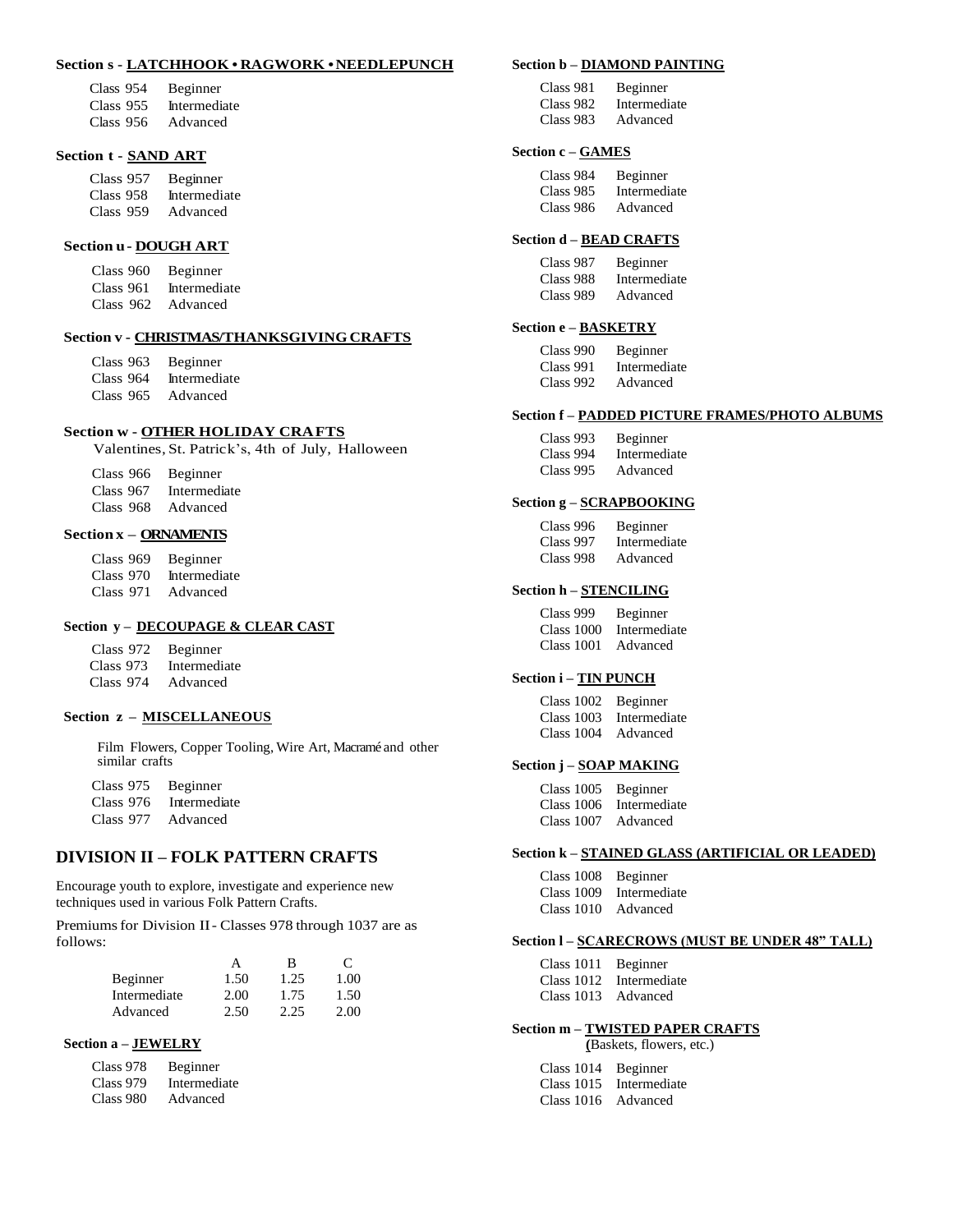# **Section n – BATH SALTS / CRYSTALS**

Class 1017 Beginner Class 1018 Intermediate Class 1019 Advanced

### **Section o – CANDLEMAKING**

Class 1020 Beginner Class 1021 Intermediate Class 1022 Advanced

### **Section p – DOLLS, ANGELS, STUFFED TOYS AND LACE BEARS**

Corn husk, Raffia, Applehead, Clothespin, Dip & Drape. Soft Sculpture, Raggedy Ann & Andy, Spoon, Knitted and Crocheted dolls or toys

Class 1023 Beginner

- Class 1024 Intermediate
- Class 1025 Advanced

# **Section q – GLASS ETCHING / EMBOSSING**

Class 1026 Beginner

- Class 1027 Intermediate
- Class 1028 Advanced

### **Section r – FLEECE (Blankets, Pillows, Garments, etc.)**

Class 1029 Beginner

Class 1030 Intermediate

Class 1031 Advanced

### **Section s – RUBBER STAMPING**

Class 1032 Beginner Class 1033 Intermediate Class 1034 Advanced

### **Section t – STATIONARY MAKING**

| Class 1035 Beginner |                         |
|---------------------|-------------------------|
|                     | Class 1036 Intermediate |
| Class 1037 Advanced |                         |

### **Section u – PAPER CRAFTS**

| Class 1038 Beginner |                         |
|---------------------|-------------------------|
|                     | Class 1039 Intermediate |
| Class 1040 Advanced |                         |

### **Section v – FAIRY HOUSES**

| Class 1041 Beginner |                         |
|---------------------|-------------------------|
|                     | Class 1042 Intermediate |
| Class 1043 Advanced |                         |

### **Section w – WALKING STICKS**

| Class 1044 Beginner |                         |
|---------------------|-------------------------|
|                     | Class 1045 Intermediate |
| Class 1046 Advanced |                         |

### **Section x – WEAVING/SPINNING**

| Class 1047 Beginner |                         |
|---------------------|-------------------------|
|                     | Class 1048 Intermediate |
| Class 1049 Advanced |                         |

### **SPECIAL AWARDS**

A "Best of Show" award rosette may be presented to the top exhibitor in each section based on the following:

- Number of exhibitors in the class
- Quality of the exhibits

# **DEPT 64 - PHOTOGRAPHY DIVISION I - PHOTOGRAPHY**

### **ENTRY GUIDELINES**

1. Exhibit Category Definitions:

**BEGINNER**: Exhibitor with 1 or 2 years' experience in the project.

**INTERMEDIATE**: Exhibitor with 3 or 4 years' experience in the project.

**ADVANCED:** Exhibitors with 5 or more years' experience in the project.

- **2.** Pictures for class 1050 are to be mounted on a poster board 14"x22" using rubber cement. Photos for classes 1051-1052 and 1054 may be matted or mounted on poster board.
- **3.** Colored slides are to be displayed in a protective, clear plastic page, along with written description of slides.
- **4.** Ribbons and rosettes will be awarded for all places as listed for each class unless otherwise specified.
- **5.** All photos must be taken by the exhibitor.

### **Section a – BEGINNER**

|                                                                | в.                           | $\mathbf{C}$ |
|----------------------------------------------------------------|------------------------------|--------------|
|                                                                | $1.50 \quad 1.25 \quad 1.00$ |              |
| Class $1050 - Six$ standard-sized pictures that follow a theme |                              |              |
| (Black $\&$ White or color) of any subject(s)                  |                              |              |

### **Section b – INTERMEDIATE**

|                                                      | А    | в    |      |
|------------------------------------------------------|------|------|------|
|                                                      | 2.00 | 1.75 | 1.50 |
| Class $1051 - Two 8" X 10"$ or Four 5" X 7" pictures |      |      |      |
| (black & white or color)                             |      |      |      |
| Class $1052 - Two 8" X 10"$ or Four 5" X 7" pictures |      |      |      |
| (black $\&$ white or color – pictures of any         |      |      |      |
| subject(s) printed by exhibitor)                     |      |      |      |

Class 1053 – Photo album containing 15 or more photos

### **Section c – ADVANCED**

|      | к    |      |
|------|------|------|
| 3.00 | 2.50 | 2.00 |
|      |      |      |
|      |      |      |

| (black & white or color) – pictures of any subject(s) |
|-------------------------------------------------------|
| Printed by exhibitor)                                 |

Class  $1055 - 10$  to 15 color slides 35mm or 2 ¼" X 2 ¼" of any Subject(s) properly displayed

- Class 1056 Photo album containing 25 or more photos
- Class 1057 Digital Photography Edited Pictures

### **SPECIAL AWARADS**

A "Best of Show" Award Rosette will be presented to the top exhibitor in the following classes or groups of classes.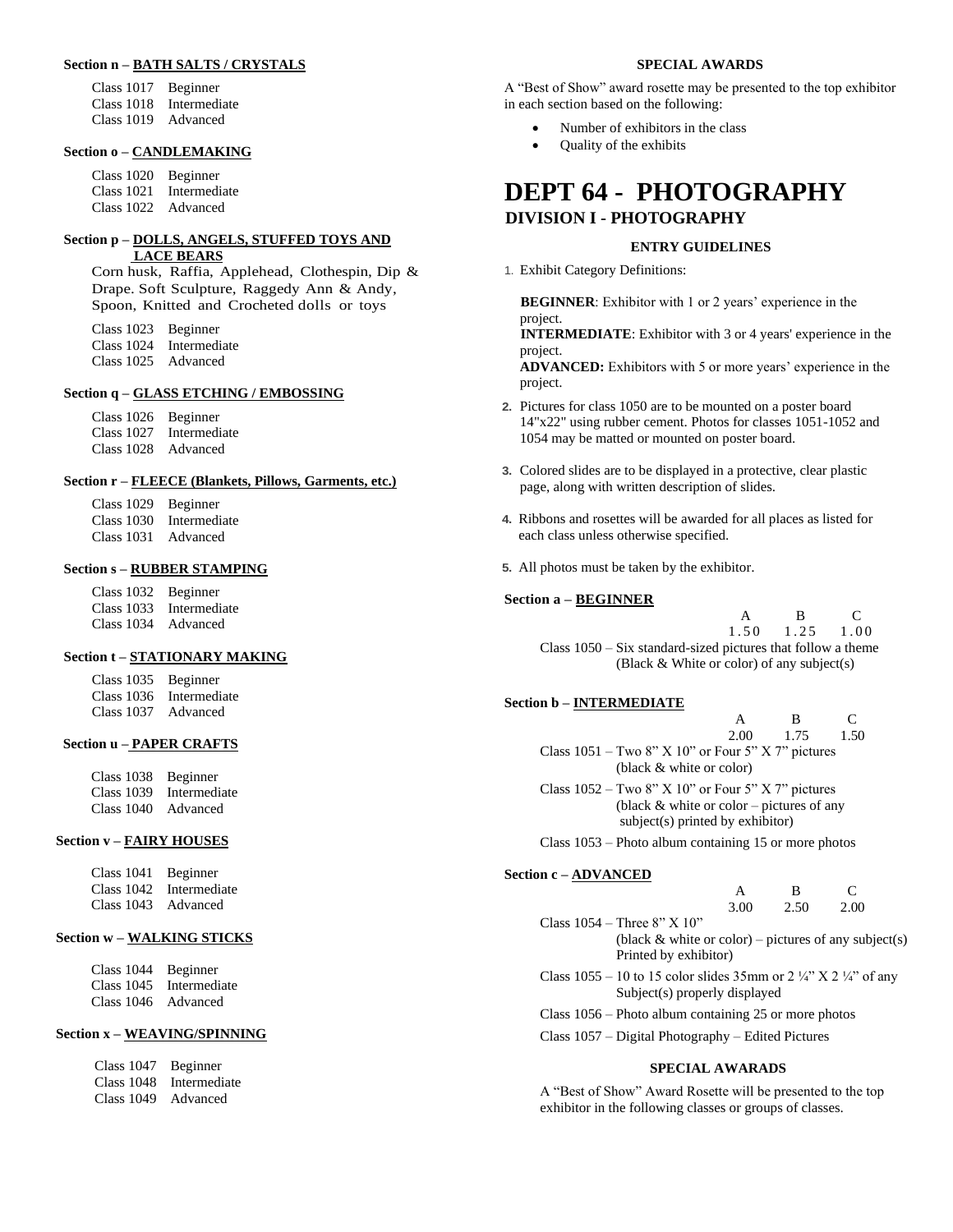# **DEPT 67 - FLORICULTURE**

# **DIVISION I - VEGETABLES & FRUITS**

- 1. Exhibitors may enter only one exhibit per class.
- 2. For information about selecting vegetables for exhibit, pick up a copy of publication 4-H-1175 at the Extension Office.

### **Section a – VEGETABLES**

|                                              | A    | в             |      |
|----------------------------------------------|------|---------------|------|
| Class 1060 One plate of one<br>variety grown | 1.50 | $1.25$ $1.00$ |      |
| Class 1061 One box of 3 varieties 2.00       |      | 1.75          | 1.50 |
| Class 1062 One box of 5 varieties 3.00       |      | 2.50          | 2.00 |
|                                              |      |               |      |

Class 1063 Education Exhibit 2.00 1.75 1.50 All ages Poster, 14" X 22", with garden photos and Notebook containing gardening plans and cultural practices

Class 1064 Potted Vegetable Plant 2.00 1.75 1.50 All ages Tomatoes or other plants in suitable containers.

### **Section b - FRUITS**

|  | Class 1065 Plate of Fruit grown $2.00$ 1.75                             |  |  | 1.50 |  |  |
|--|-------------------------------------------------------------------------|--|--|------|--|--|
|  | 3 apples, pears, peaches or plums                                       |  |  |      |  |  |
|  | Class 1066 1 pt. box of blueberries $2.00$ 1.75 1.50<br>Or strawberries |  |  |      |  |  |
|  | Class 1067 Cherries or Other Fruit $2.00$ 1.75 1.50                     |  |  |      |  |  |

### **DIVISION II – FLOWERS**

- l. Flower exhibitors shall not make more than one entry per class.
- 2. Use of disposable containers is recommended.
- 3. Some foliage should be retained on specimens and collections.
- 4. Flowers exhibited are to be grown by the exhibitor unless Otherwise specified in class description.
- 5. All live flower arrangements are to be created by the exhibitor At the fair in the presence of the judge.

### **Section a – CUT FLOWER**

|                                              |                                                                                                      | A    | B    |      |  |
|----------------------------------------------|------------------------------------------------------------------------------------------------------|------|------|------|--|
| Premiums for classed $1068 - 1071$ 1.50 1.25 |                                                                                                      |      |      | 1.00 |  |
| Class 1068                                   | Annuals – one flower any size with foliage (age $5-8$ )                                              |      |      |      |  |
| Class 1069                                   | $Annuals - Choose one:$                                                                              |      |      |      |  |
|                                              | Three Flowers Under 3 1/3" size                                                                      |      |      |      |  |
|                                              | One Flower over $3\frac{1}{2}$ " size                                                                |      |      |      |  |
| Class 1070                                   | Perennials – Choose one:                                                                             |      |      |      |  |
|                                              | Three Flowers Under 3 1/3" size                                                                      |      |      |      |  |
|                                              | One Flower over $3\frac{1}{2}$ size                                                                  |      |      |      |  |
| Class 1071                                   | Gladiolas – one spike with foliage                                                                   |      |      |      |  |
|                                              |                                                                                                      | A    | B    | C    |  |
| Premiums for classed 1072 -1073              |                                                                                                      | 2.00 | 1.75 | 1.50 |  |
|                                              | Class 1072 Mixed Bouquet $-3$ or more different annual and/or<br>Perennial flowers in one container. |      |      |      |  |

Class 1073 Rose – one specimen with foliage

### **Section b - ARRANGEMENTS**

|                                                | A R C |  |
|------------------------------------------------|-------|--|
| Premiums for classed 1074 -1078 3.00 2.50 2.00 |       |  |

Class 1074 Flower arrangement using flowers grown by exhibitor Class 1075 Flower arrangement using flowers not grown by exhibitor

|                                 | Class 1076 Flower arrangement using dried, flowers and natural<br>materials. |      |      |      |  |
|---------------------------------|------------------------------------------------------------------------------|------|------|------|--|
|                                 | Class 1077 Flower arrangement using artificial flowers and<br>materials      |      |      |      |  |
| Class 1078                      | Corsage                                                                      |      |      |      |  |
|                                 |                                                                              | A    | в    |      |  |
| Premiums for classed 1079 -1080 |                                                                              | 2.00 | 1.75 | 1.50 |  |
| Class 1079                      | Plaques made from dried materials and/or dried<br>flowers                    |      |      |      |  |
| Class 1080                      | Christmas or holiday decorations using dried                                 |      |      |      |  |

Class 1080 Christmas or holiday decorations using dried Materials and/or dried flowers.

### **SPECIAL AWARDS**

A "Best of Show" award rosette may be presented to the top exhibitor in each section based on the following:

- Number of exhibitors in the class
- Quality of the exhibits

# **DEPT 68 - HORTICULTURE**

### **DIVISIONI - HORTICULTURE**

### **Section a – LANDSCAPING**

|                                  |                                                                  |                | <b>R</b> |  |
|----------------------------------|------------------------------------------------------------------|----------------|----------|--|
| Premiums for classed 1082 - 1089 |                                                                  | 2.00 1.75 1.50 |          |  |
|                                  | Class 1082 Educational exhibit consisting of a notebook and/or a |                |          |  |

14" X 22" poster relating to the landscaping activity Class 1083 Potted tree or bush

### **Section b – INDOOR GARDENS**

| Class 1084 Potted houseplant – foliage or flowering plant |
|-----------------------------------------------------------|
| Class 1085 Indoor bulbs, corms or tubers in one container |
| Class $1086$ Dish gardens – terrariums                    |

#### **Section c – HORTICULTURE FOLKPATTERNS**

| Class 1087                 | Herb gardens     |  |  |  |
|----------------------------|------------------|--|--|--|
| <b>Class 1088</b>          | Flower gardening |  |  |  |
| Class 1089 Potpourri       |                  |  |  |  |
| <b>DIVISION II – CROPS</b> |                  |  |  |  |

### **Section a – SMALL GRAINS – 4 quart container**

|                                  |                                                   | R. |  |
|----------------------------------|---------------------------------------------------|----|--|
| Premiums for classed 1090 – 1099 | $1.50$ $1.25$ $1.00$                              |    |  |
| Class 1090 Wheat                 |                                                   |    |  |
| Class 1091 Oats                  |                                                   |    |  |
|                                  | Class 1092 Any other small grain not listed above |    |  |
|                                  |                                                   |    |  |

#### **Section b – FIELD CROPS OTHER THAN GRAIN**

| Class 1093        | Potatoes $(32 \text{ tubes} - 1 \text{ variety})$ |
|-------------------|---------------------------------------------------|
| <b>Class 1094</b> | Soybeans (4 quarts)                               |
| <b>Class 1095</b> | Legume Seed (4 quarts)                            |
| <b>Class 1096</b> | $Hay - 1$ bale slice 6" thick, tied securely      |
| <b>Class 1097</b> | $Corn - 10$ ears or 4 quarts shelled              |
| <b>Class 1098</b> | Corn – 3 stalks with roots $\&$ soil attached and |
|                   | Properly bagged                                   |
| <b>Class 1099</b> | Any other field crop not listed above             |
|                   |                                                   |

### **SPECIAL AWARDS**

A "Best of Show" award rosette may be presented to the top exhibitor in each section based on the following:

Number of exhibitors in the class Quality of the exhibits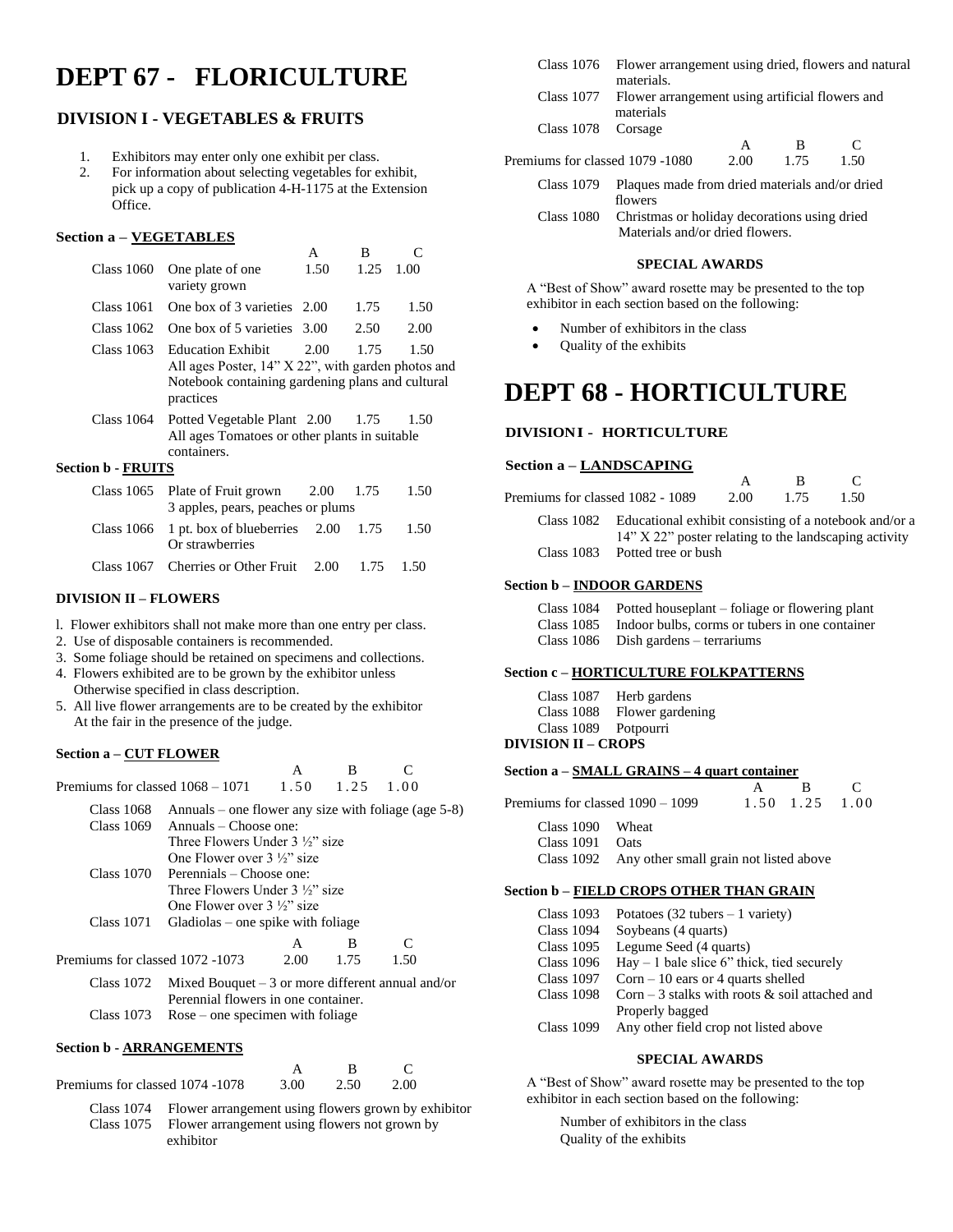# **DEPT 69 – SCIENCE**

# **DIVISION I – SCIENCE**

### **Section a – WEATHER & ASTRONOMY**

| Class 1100 | <b>Weather Station</b>                    | 3.00      | 2.50 | 2.00 |
|------------|-------------------------------------------|-----------|------|------|
|            | Class 1101 Poster showing cloud formation |           |      |      |
|            |                                           | 2.00 1.75 |      | 1.00 |
|            | Class 1102 Any other weather education    |           |      |      |
|            |                                           | 2.00      | 1.75 | 1.00 |
|            | Class 1103 Astronomy                      | 2.00      | 1.75 | 1 OO |
|            |                                           |           |      |      |

To encourage youth to explore, investigate and experience new events/occurrences through the studies of the various sciences.

| Premiums for classes 1104 - 1121 | 2.00 1.75 1.50 |  |
|----------------------------------|----------------|--|

### **Section b – ELECTRICAL**

- Class 1105 Electronics articles made
- Class 1106 Any other electrical or electronics
- Educational exhibit

### **Section c – WELDING**

| Class 1107 | Welding $-$ Exhibit may consist         |
|------------|-----------------------------------------|
|            | Of display showing major types of welds |
| Class 1108 | Welded article (table, etc.)            |

### **Section d – PETROLEUM POWER**

| Class 1109 | Automotive |
|------------|------------|
|------------|------------|

- Class 1110 Small Engines
- Class 1111 Recreational vehicles (motorcycles, 3 wheelers, etc.)
- Class 1112 Tractor Care & Operation

### **Section e – COMPUTER SCIENCE**

- Class 1113 Printout of an existing program
- Class 1114 Program developed by exhibitor
- Class 1115 Educational exhibit (Poster 14" X 22", notebook, report, Etc.)

### **Section f – MACHINING**

To achieve a comprehensive understanding of how metal products are produced using standard machining practices.

Present a finished product made with any type of metal, steel, brass or aluminum.

| Class 1116        | Beginner     |
|-------------------|--------------|
| <b>Class 1117</b> | Intermediate |

Class 1118 Advanced

### **Section g – 2 & 3D MECHANICAL DRAWING**

To achieve a comprehensive understanding of how to present mathematical data as a working document in 2 or 3 dimensional picture views.

Present a blueprint with specific details and dimensions.

| <b>Class 1119</b> | Beginner     |
|-------------------|--------------|
| Class 1120        | Intermediate |
| Class 1121        | Advanced     |

### **Section h – AVIATION – RIBBONS ONLY**

| <b>Class 1122</b>            | Beginner     |
|------------------------------|--------------|
| <b>Class 1123</b>            | Intermediate |
| $C1_{\text{max}}$ 1194 A. J. |              |

Class 1124 Advanced

### **SPECIAL AWARDS**

A "Best of Show" award rosette may be presented to the top exhibitor in each section based on the following:

- Number of exhibitors in the class
- o Quality of the exhibits

# **DEPT 70 – NATURAL RESOURCES**

### **DIVISION I – NATURAL SCIENCE**

### **ENTRY GUIDELINES**

All educational exhibits will consist of  $(1)$  14" X 22" poster, or  $(2)$  a notebook, or (3) display of the articles made or collected unless otherwise specified by the class description or (4) Photo Journal which consists of 8 to 12 photos taken by the exhibitor with a caption for each picture.

To encourage youth to explore, investigate and experience new events/occurrences through the studies of the various sciences.

### **Section a – PLANT SCIENCE**

| Premiums for classes 1125 - 1135 |                                                                  | - 2.00 | 1.75 | 1.50 |  |
|----------------------------------|------------------------------------------------------------------|--------|------|------|--|
|                                  | Class 1125 Basic Plant Science – educational exhibit relating to |        |      |      |  |
|                                  | Parts of a seed, germination, propagation, etc.                  |        |      |      |  |
|                                  | Class 1126 Educational exhibit of 20 labeled weeds.              |        |      |      |  |
| Class 1127                       | Crop Science educational exhibit relating to crop                |        |      |      |  |
|                                  | Production, soils, fertilizers, etc.                             |        |      |      |  |
| Section <b>b</b> = CONSERVATION  |                                                                  |        |      |      |  |

### **Section b – CONSERVATION**

- Class 1128 Basic Conservation & Youth education exhibit (including water)
- Class 1129 Forestry
- Class 1130 Wildlife<br>Class 1131 Other Na
- Other Natural Resources Environmental Education exhibits
- Class 1132 Nature notebook, poster or photo journal. Subjects include wildflowers, native Michigan wildflowers, invasive species, trees/shrubs, lichens/mushrooms and wild plants.
- Class 1133 Bird Study Notebook, 14" X 22" poster or photo journal.
- Class 1134 Pheasant & Pheasant Habitat project record and poster
- Class 1135 Rocks & Minerals, 10 specimens mounted and identified (add a minimum of 5 rocks for each year)

 A B C Premiums for classes 1136 - 11 3.00 2.50 2.00

- Class 1136 Rocks & Minerals (any age) Special display of
- specific rocks (Metamorphic, Igneous, Sedimentary) or special study and display of rock polishing, jewelry making and like activities
- Class 1137 Paper Making
- Class 1138 Recycling: Make a new useful item from an existing household product that would have become trash.
- Class 1139 Recycling: Repair a renew an object that would have been thrown in the trash so it can be used again or longer (show/explain what needed to be done)
- Class 1140 Recycling: Make a compost or recycle container for your kitchen, garage, or backyard.
- Class 1141 Recycling: Exhibit showing the life of a natural resource from its original state, to its manufacture, to its use by humans, to its disposal.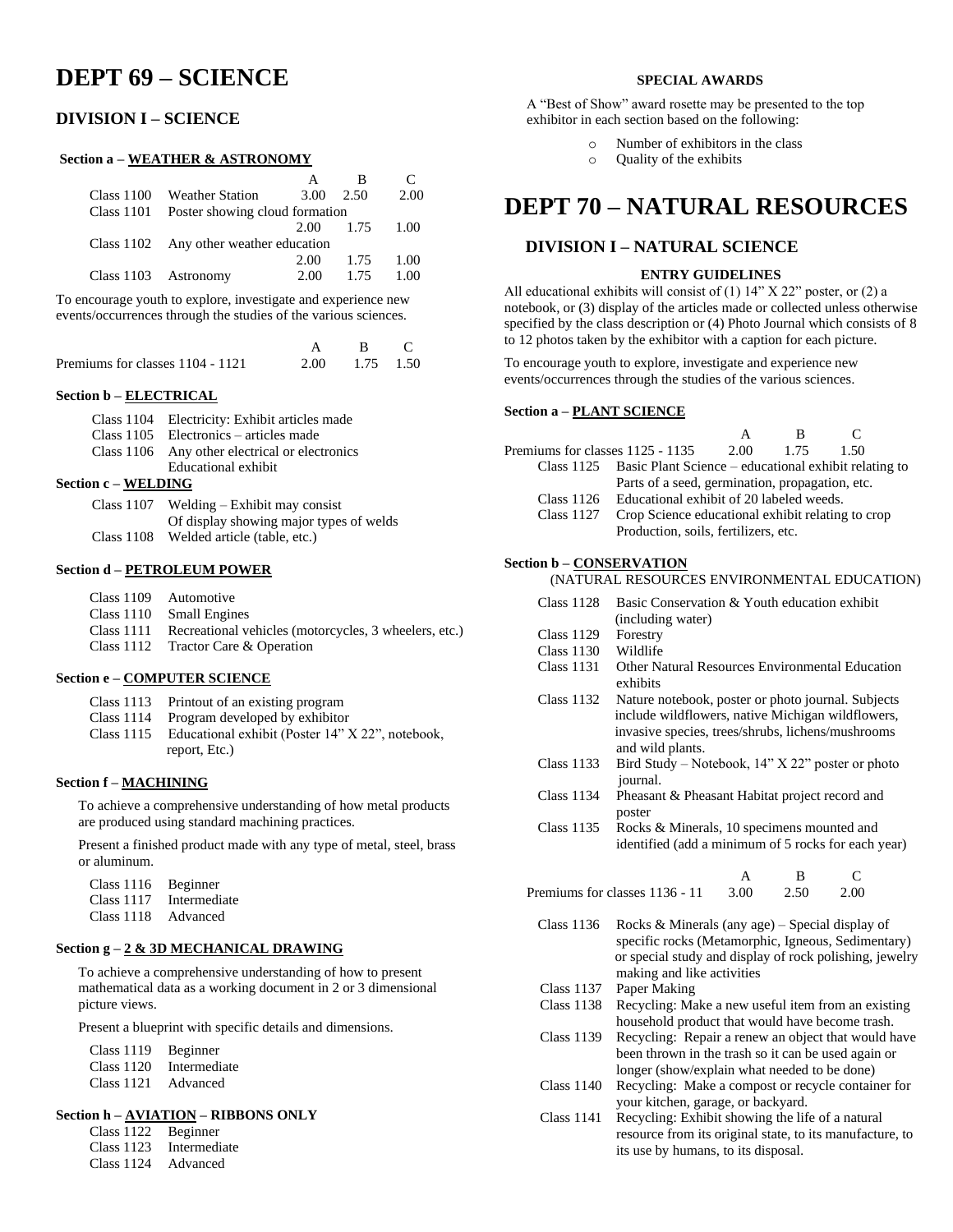- Class 1142 Educational exhibit, notebook or poster (14" X 22") on how to recycle, what you can do to help. Etc.
- Class 1143 Taxidermy
- Class 1144 Project Fish Tackle craft Beginner or Intermediate
- Class 1145 Project Fish Tackle craft Advanced
- Class 1146 Project Fish Educational Notebook, Poster or Photo Journal
- Class 1147 Project Fish Fishing Accessories

### **Section c – ENTOMOLOGY**

|                                  |                                                                             | A    | B    | C    |  |
|----------------------------------|-----------------------------------------------------------------------------|------|------|------|--|
| Premiums for class 1148          |                                                                             | 1.50 | 1.25 | 1.00 |  |
| Class 1148                       | Basic Entomology I: Collect & Exhibit as adult                              |      |      |      |  |
|                                  | Species from 8 orders                                                       |      |      |      |  |
|                                  |                                                                             | A    | R    | C    |  |
| Premiums for classes 1149 - 1150 |                                                                             | 2.00 | 1.75 | 1.50 |  |
| Class 1149                       | Basic Entomology II: Collect & Exhibit 50 adult                             |      |      |      |  |
|                                  | Species from 11 orders                                                      |      |      |      |  |
| <b>Class 1150</b>                | Basic Entomology III: Collect & exhibit 100 adult<br>species from 14 orders |      |      |      |  |
|                                  |                                                                             | A    | B    | C    |  |
| Premiums for classes 1151 - 1159 |                                                                             | 3.00 | 2.50 | 2.00 |  |
| Class 1151                       | Basic Entomology IV: Collect & Exhibit 175 adult                            |      |      |      |  |
|                                  | species from 16 orders                                                      |      |      |      |  |
| <b>Class 1152</b>                | Basic Entomology V: Collect & Exhibit 250 adult                             |      |      |      |  |
|                                  | species from 16 orders                                                      |      |      |      |  |
| <b>Class 1153</b>                | Basic Entomology VI: Collect & exhibit 300 adult                            |      |      |      |  |
|                                  | species from 16 orders                                                      |      |      |      |  |
| <b>Class 1154</b>                | Entomology Science I – Special collections: Collect,                        |      |      |      |  |
|                                  | prepare and preserve 25 different moths and/or                              |      |      |      |  |
|                                  | butterflies                                                                 |      |      |      |  |
|                                  |                                                                             |      |      |      |  |
| <b>Class 1155</b>                | Entomology Science III - Entomological Studies:                             |      |      |      |  |
|                                  | This can include videos, photos, observations, live                         |      |      |      |  |
|                                  | specimen exhibits, identification demonstration or                          |      |      |      |  |
|                                  | drawing.                                                                    |      |      |      |  |
| <b>Class 1156</b>                | Special Entomological, Skills I – Illustration: Prepare                     |      |      |      |  |
|                                  | at least 5 illustrations (any medium) of insects                            |      |      |      |  |
|                                  | showing form, habits, life cycle or other interesting                       |      |      |      |  |
|                                  | information.                                                                |      |      |      |  |
| <b>Class 1157</b>                | Special Entomological, Skills II - Laminations:                             |      |      |      |  |
|                                  | Prepare at least 20 wing laminations, including name                        |      |      |      |  |
| $Cl$ gec 1158                    | for each species.<br>Special Entomological Skills III Dlastic               |      |      |      |  |
|                                  |                                                                             |      |      |      |  |

Special Entomological, Skills III – Plastic embedment's; prepare at least 5 plastic embedments of various insects and/or arthropods and include name of species where possible.

Class 1159 Entomology – Other Project or Craft

### **SPECIAL AWARDS**

A "Best of Show" award rosette may be presented to the top exhibitor in each section based on the following:

- o Number of exhibitors in the class
- o Quality of the exhibits

# **DEPT 71 - ORGANIZATIONS**

# **DIVISION I – ORGANIZATIONS**

All youth groups are invited to develop their booth exhibits around the theme of "**Pure Michigan".** One of the criteria in judging the booth will relate to how well the group has carried out this representation.

### **Section a – 4-H CLUB – RIBBONS ONLY**

Class 1160 Club Booth

- Class 1161 Club Notebook or Scrapbook (Update for current year)
- Class 1162 Club Educational Exhibit

### **Section b - FFA CHAPTER – RIBBONS ONLY**

Class 1163 Chapter Educational Booth Exhibit

### **Section c – BOY AND GIRL SCOUTS BOOTH EXHIBITS OTHER YOUTH GROUP BOOTH EXHIBITS – RIBBONS ONLY**

- Class 1164 Educational exhibit consisting of 14" X 22" poster or Notebook or a display of articles made relating to any Phase of Scouting.
- Class 1165 Group Booth

### **Section d – GROUP EDUCATIONAL EXHIBIT – RIBBON ONLY**

Must have at least 3 members and a theme.

Class 1166 Exhibit project made Newsletters, etc.

# **DEPT 72 - EDUCATIONAL**

# **DIVISION I – EDUCATIONAL**

| Premiums for classes 1170 - 1186 | 2.00 1.75 1.50 |  |
|----------------------------------|----------------|--|

### **Section a – WEB DESIGN**

Bring in flash drive with your created web (website setup)

| Class 1170 Beginner |                         |
|---------------------|-------------------------|
|                     | Class 1171 Intermediate |
| Class 1172 Advanced |                         |

### **Section b – WRITING**

To encourage youth to develop and enhance their writing skills.

| <b>Short Stories:</b> |                         | <b>Young Authors:</b> |              |  |
|-----------------------|-------------------------|-----------------------|--------------|--|
| Class 1175 Beginner   |                         | <b>Class 1178</b>     | Beginner     |  |
|                       | Class 1176 Intermediate | <b>Class 1179</b>     | Intermediate |  |
| Class 1177 Advanced   |                         | <b>Class 1180</b>     | Advanced     |  |

### **Poetry, Music, Other Writing**

| Class 1181 Beginner |                         |
|---------------------|-------------------------|
|                     | Class 1182 Intermediate |
| Class 1183 Advanced |                         |

#### **Section c – FILM RELATED PROJECTS**

| Class 1184 Beginner |                         |
|---------------------|-------------------------|
|                     | Class 1185 Intermediate |
| Class 1186 Advanced |                         |

# **DIVISION II – COLLECTIONS**

### **ENTRY GUIDELINES**

### One entry per class.

All collections in classes 1187-1216 MUST be accompanied by a notebook. Beginning in 1994,the collector will add the following to their notebook each year:

- A list of the items collected during the current year.
- A photograph of the new items collected. Photographs of the collection from previous years should also be included so the judge can see the growth of the collection.
- A "Collections Summary Sheet" Available from the Extension Office.
- Optional The exhibitor may also want to include additional information about the collection in his/her notebook.

(I.e. where items were purchased, cost of items, etc.)

- 1. Collections which have been exhibited in previous years with no new items added during current year will not be accepted.
- 2. Collections shall be exhibited in a neat, orderly and organized manner.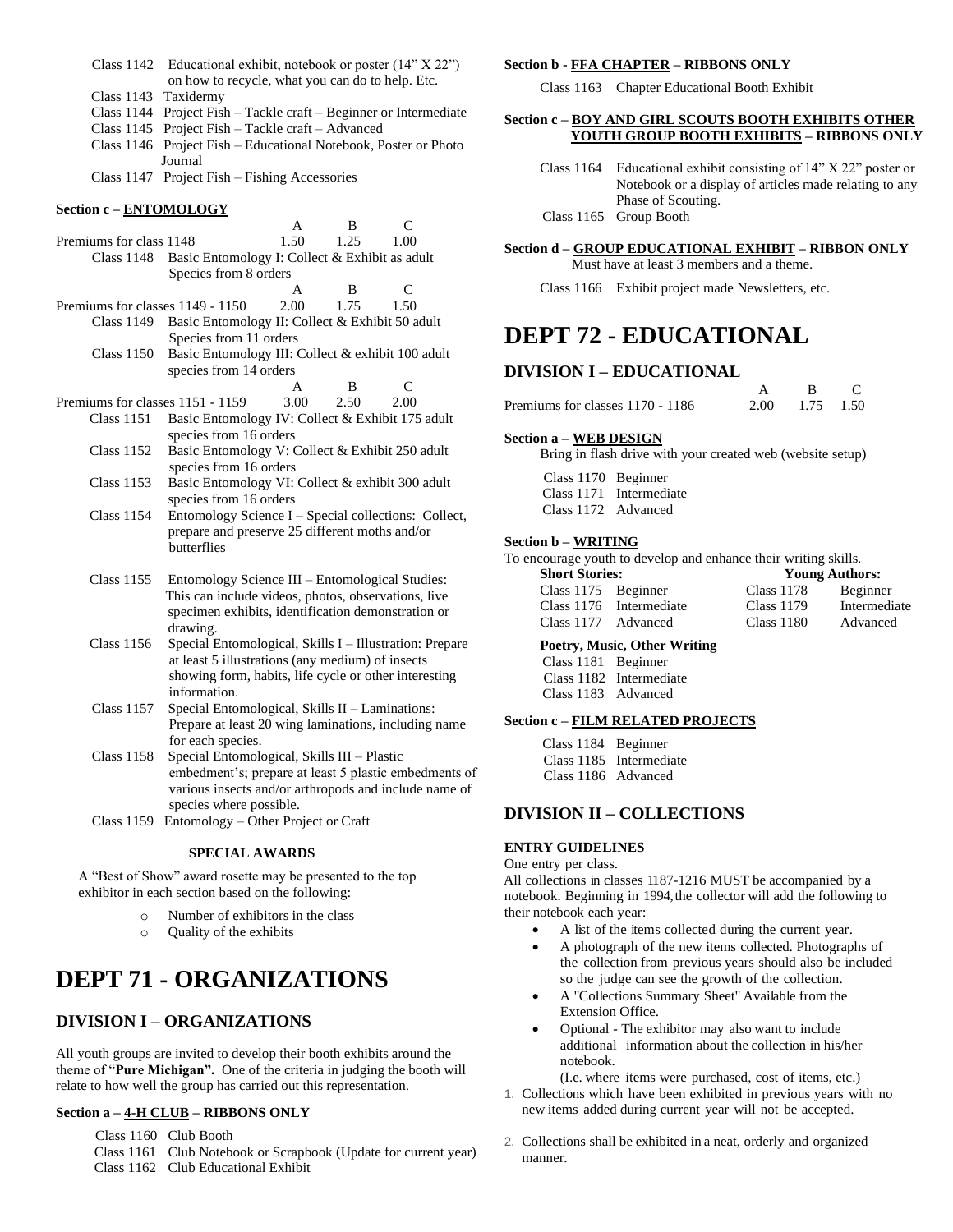- 3. Valuable collections may be taken home after judging.Ifthe exhibitor chooses to take the collection home, a poster (14"x22") or notebook must remain on exhibit along with a photograph of the entire collection.
- 4. New stickers should be exhibited separately from old stickers.
- 5. Entry category will be determined by the exhibitor's skill level and number of years in the project. Suggested guidelines are as follows:

Beginner - 1-2 years in the project Intermediate - 3-4 years in the project Advance - over 4 years in the project

If the exhibitor's skill level does not match the suggested guidelines, a project leader or parent may determine the entry category.

### **Section a – STAMPS – RIBBONS ONLY**

- Class 1187 Beginner Cancelled Stamps
- Class 1188 Intermediate Cancelled Stamps
- Class 1189 Advanced Canceled Stamps
- Class 1190 Beginner New Stamps
- Class 1191 Intermediate New Stamps
- Class 1192 Advanced New Stamps
- Class 1193 Beginner Plate blocks or First Day Covers
- Class 1194 Intermediate Plate blocks or First Day Covers
- Class 1195 Advanced Plate blocks or First Day Covers

### **Section b – COINS – RIBBONS ONLY**

Class 1196 Beginner Class 1197 Intermediate

Class 1198 Advanced

### **Section c – DOLLS – ANIMALS - PUPPETS – RIBBONS ONLY**

Class 1199 Beginner Class 1200 Intermediate Class 1201 Advanced

### **Section d – MINIATURE CARS – TRACTORS AND OTHER VEHICLES – RIBBONS ONLY**

| Class 1202 | Beginner     |
|------------|--------------|
| Class 1203 | Intermediate |
| Class 1204 | Advanced     |

### **Section e – SPORTS CARDS – RIBBONS ONLY**

Class 1205 Beginner Class 1206 Intermediate Class 1207 Advanced

### **Section f – STICKERS – RIBBONS ONLY**

| <b>Class 1208</b> | Beginner     |
|-------------------|--------------|
| Class 1209        | Intermediate |
| <b>Class 1210</b> | Advanced     |

### **Section g – PINS AND BUTTONS – RIBBONS ONLY**

Class 1211 Beginner<br>Class 1212 Intermedi Intermediate

Class 1213 Advanced

**Section h – OTHER COLLECTIONS – RIBBONS ONLY**

| Class $1214$ | Beginner |
|--------------|----------|
|              |          |

- Class 1215 Intermediate
- Class 1216 Advanced

### **DIVISION III – MISCELLANEOUS HOBBIES**

### **Section a – MODEL BUILDING (Airplanes, Cars, etc.) RIBBONS ONLY**

| <b>Class 1217</b> | Beginner     |
|-------------------|--------------|
| <b>Class 1218</b> | Intermediate |
| <b>Class 1219</b> | Advanced     |

### **Section b – MODEL ROCKETRY – RIBBONS ONLY**

| Class 1220 Beginner |                         |
|---------------------|-------------------------|
|                     | Class 1221 Intermediate |
| Class 1222 Advanced |                         |

### **DIVISION IV**

### **Section a - ANIMAL SCIENCE**

- 1. Exhibitors may not enter more than one exhibit per class.
- 2. Notebooks that have been entered in previous years must be divided by year so the judge can tell what has been added during the current year.
- 3. All notebooks & posters will be judged on Saturday
- 4. All posters must be 14" x 22"

| Premiums for classes 1223 - 1238 | 2.00 | 1.75 | 1.50 |
|----------------------------------|------|------|------|

- Class 1223 Dairy Notebook and/or poster
- Class 1224 Beef Notebook and/or poster
- Class 1225 Swine Notebook and/or poster
- Class 1226 Sheep Notebook and/or poster
- Class 1227 Veterinary Science Notebook and/or poster
- Class 1228 Goat Notebook and/or poster<br>Class 1229 Rabbit Notebook and/or poster
- Rabbit Notebook and/or poster
- Class 1230 Poultry Notebook and/or poster
- Class 1231 Cavy Notebook and/or poster<br>Class 1232 Horse Notebook Contact vo
- Class 1232 Horse Notebook Contact your 4-H Leader/Ext Ofc
- Draft Horse Notebook and/or poster
- Class 1234 Dog Notebook and/or poster
- Class 1235 Cat Notebook and/or poster
- Class 1236 Pony/Mule Notebook and/or poster
- Class 1237 Other Animal Science exhibit (First aid kit, etc.)
- Class 1238 Equipment Construction (to be used with animals)
	- (cages, water containers, food containers, etc.)

### **DIVISION V – INTERNATIONAL–CITIZENSHIP-LEADERSHIP**

### **EXHIBIT GUIDELINES**

All Educational Exhibits in the following classes will consist of (1) a notebook, or (2) 14"x22" poster, or (3) display of articles made or collected unless otherwise specified by the class description.

Youth will display their knowledge of an international visit or study of a country, state or county.

### **Section a - INTERNATIONAL & PASSPORT**

 A B C Premiums for classes  $1240 - 1242$  3.00 2.50 2.00 Class 1240 International – A report on a country that the

- exhibitor has visited or has hosted a visitor from that country.
	- Class 1241 Passport Country, State & County Study: Note book or Poster detailing culture of Country, State or County
	- Class 1242 Passport Country, State & County Study Individual exhibit may consist of articles Collected such as dolls, crafts, etc.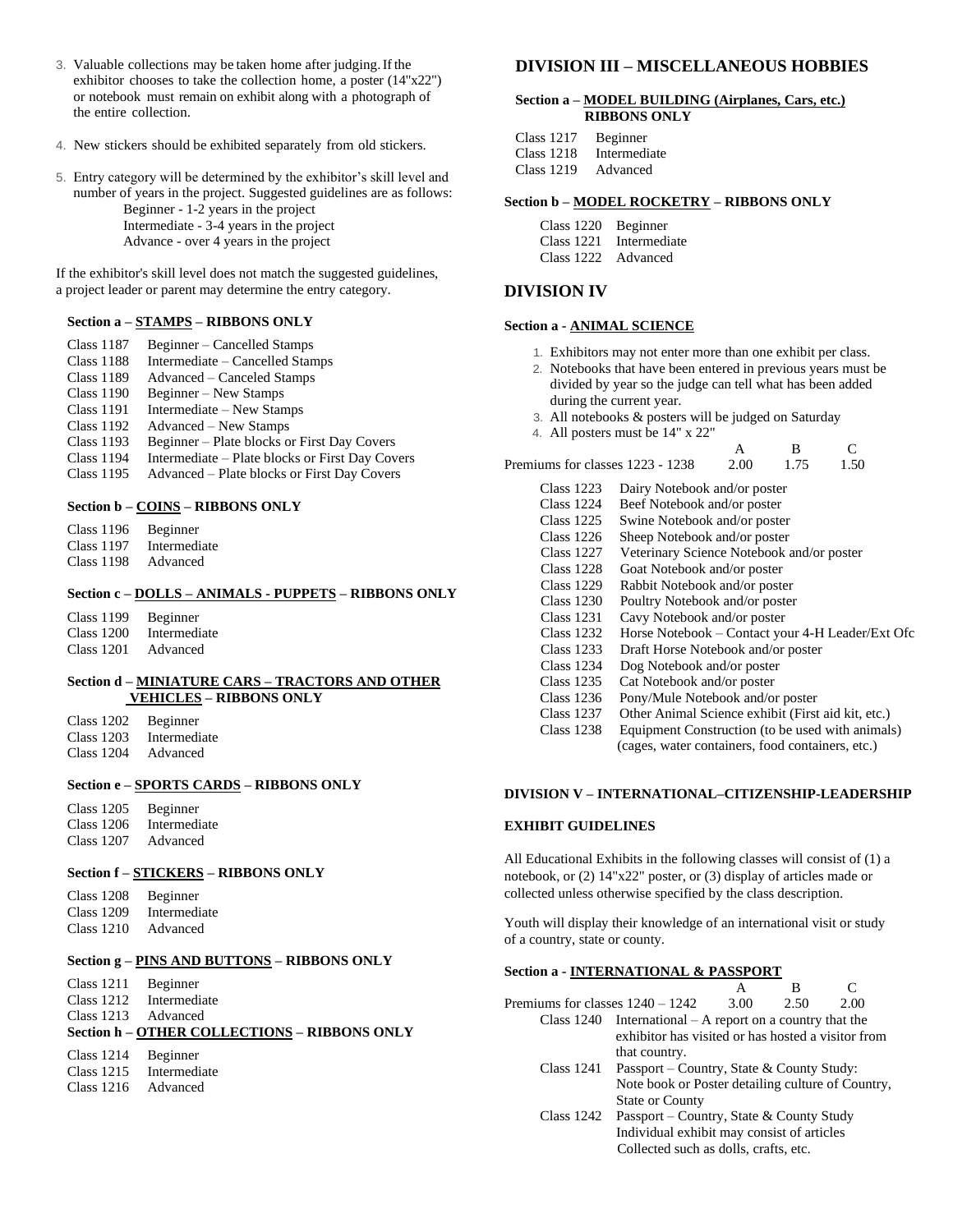A B C

Premiums for classes 1243 4.00 3.50 3.00 Class 1243 Passport – County, State & County Study: Group exhibit of 3 to 5 members consisting of Articles collected: Arts, Crafts, and Clothing, etc.

|                           |                                                                                                                                      | $\mathbf{A}$      | -R |      |
|---------------------------|--------------------------------------------------------------------------------------------------------------------------------------|-------------------|----|------|
| Premiums for classes 1244 |                                                                                                                                      | $5.00 \quad 4.00$ |    | 3.00 |
|                           | Class 1244 Passport – Country, State & County Study:<br>Group Exhibit by Club consisting of an arrangement<br>Of articles collected. |                   |    |      |

### **Section b – CITIZENSHIP**

Display what they have learned pertaining to citizenship. This may include projects, trips or community service activities.

| Premiums |                                                                                                                                                                                                                                                                                                 | $3.00 \quad 2.50$ | 2.00 |
|----------|-------------------------------------------------------------------------------------------------------------------------------------------------------------------------------------------------------------------------------------------------------------------------------------------------|-------------------|------|
|          | Class 1245 Citizenship project or community service activity                                                                                                                                                                                                                                    |                   |      |
|          | Conducted by an individual                                                                                                                                                                                                                                                                      |                   |      |
|          | Class 1246 Citizenship project or community service activity                                                                                                                                                                                                                                    |                   |      |
|          | Conducted by a group $5.00$ 4.00 3.00                                                                                                                                                                                                                                                           |                   |      |
|          | Class $1247$ Educational Exhibit pertaining to Citizenship $-$                                                                                                                                                                                                                                  |                   |      |
|          | $\mathbf{W}$ is $\mathbf{F}$ and $\mathbf{H}$ and $\mathbf{H}$ and $\mathbf{H}$ and $\mathbf{H}$ and $\mathbf{H}$ and $\mathbf{H}$ and $\mathbf{H}$ and $\mathbf{H}$ and $\mathbf{H}$ and $\mathbf{H}$ and $\mathbf{H}$ and $\mathbf{H}$ and $\mathbf{H}$ and $\mathbf{H}$ and $\mathbf{H}$ and |                   |      |

Washington Focus, Capitol Experience or other Citizenship Program 3.00 2.50 2.00

### **Section c – LEADERSHIP**

Display what exhibitors have learned through their leadership skills

|                                           | $\mathbf{A}$ | -R                           | $\Gamma$ |
|-------------------------------------------|--------------|------------------------------|----------|
| Premiums for classes 1248 - 1251          |              | $3.00 \quad 2.50 \quad 2.00$ |          |
| Class 1248 Teen Leadership notebook       |              |                              |          |
| Class 1249 Leadership Educational Exhibit |              |                              |          |
| Class 1250 Club Officer Notebook          |              |                              |          |
|                                           |              |                              |          |

Class 1251 4H Member Summary/Record Book (contact MSU Extension office for current form)

### **Section d – SPECIAL AWARDS FOR INTERNATIONAL, CITIZENSHIP & LEADERSHIP**

Classes 1240 - 1251

A "Best of Show" award rosette may be presented to the top exhibitor in the following groups of classes:

### **DIVISION VI – LEISURE EDUCATION**

Demonstrating the knowledge that the youth have gained through the study of life-long skills.

|                                  |                | A B C |  |
|----------------------------------|----------------|-------|--|
| Premiums for classes 1252 - 1263 | 2.00 1.75 1.50 |       |  |

### **Section a – SHOOTING SPORTS**

- Class 1252 Firearm and Hunter's Safety
	- Class 1253 Archery or Archery Equipment Notebook, poster or photo journal
	- Class 1254 Educational Exhibit Firearm Notebook, poster or photo journal
- Class 1255 BB Gun Notebook, poster or photo journal
- Shotgun Notebook, poster or photo journal
- Class 1257 Muzzleloader Notebook, poster or photo journal
- Class 1258 Rifle Notebook, poster or photo journal
- Class 1259 Outdoor Adventure Challenge Equipment
- Class 1260 Outdoor Adventure Challenge Notebook, poster or photo journal

### **Section b – SPORTS AND OUTDOOR RECREATION**

Class 1261 Educational exhibit relating to Golf, Softball, Bowling, Tennis, Skiing, or Other organized outdoor recreation.

| Class 1262 Educational exhibit relating to Camping           |
|--------------------------------------------------------------|
| Class 1263 Educational Exhibit relating to Challenge Project |
| (winter survival, rock climbing, etc.)                       |

### **DIVISION VII – EMERGENCY PREPAREDNESS**

Youth will develop and enhance their emergency preparedness skills.

#### **Section a – FIRST AID AND HEALTH (LIST CONTENTS)**

| Class 1264 | Beginning First Aid Kit                    | 1.50 1.25 1.00 |                |  |
|------------|--------------------------------------------|----------------|----------------|--|
| Class 1265 | Advanced First Aid Kit                     |                | 2.00 1.75 1.50 |  |
|            | More complete First Aid Supplies           |                |                |  |
| Class 1266 | Any other First Aid Exhibit 2.00 1.75 1.50 |                |                |  |

#### **Section b – SAFETY AND FIRE PREVENTION**

| Class 1267        | Snowmobile Safety          | 2.00 1.75 1.50 |  |
|-------------------|----------------------------|----------------|--|
|                   | <b>Educational Exhibit</b> |                |  |
| <b>Class 1268</b> | <b>Bicycle Safety</b>      | 2.00 1.75 1.50 |  |
|                   | <b>Educational Exhibit</b> |                |  |
| Class 1269        | Farm & Home Safety         | 2.00 1.75 1.50 |  |
|                   | <b>Educational Exhibit</b> |                |  |
| Class 1270        | Any other Safety Exhibit   | 2.00 1.75 1.50 |  |

### **DIVISIONVIII –FOLK PATTERNS**

Youth will display their knowledge of various Folk patterns Projects through exploration and investigation.

Folk patterns is a project in which youth learn about traditions, skills and the folklore of their past. Other folk pattern sections are included in Dept. A, Folk pattern Foods and Dept. B Folk Patterns Crafts.

A Folk patterns exhibit may consist of a display of articles collected; a scrapbook containing pictures, drawings, or photographs and written narrative; a poster showing what was learned in the study area or other display representing folk pattern project work.

### **Section a – FOLK PATTERNS EXHIBITS**

|                   |                                                      |      | R         |  |  |
|-------------------|------------------------------------------------------|------|-----------|--|--|
|                   | Premiums for classes 1271 – 1278                     | 2.00 | 1.75 1.50 |  |  |
|                   | Class 1271 Family Folklore or Genealogy              |      |           |  |  |
|                   | Class 1272 Photography (Historical Sites, Craftsmen, |      |           |  |  |
|                   | Festivals)                                           |      |           |  |  |
| Class 1273        | Heritage Artifacts/collections, Historical Clothing  |      |           |  |  |
| <b>Class 1274</b> | Community Folklore, Ethnic celebrations              |      |           |  |  |
| Class 1275        | Folkgames & toys, Folk Music                         |      |           |  |  |
| Class 1276        | Architecture, buildings, Shelters                    |      |           |  |  |
| Class 1277        | Wildlife & Trapping Lore, Indian Lore, Folk          |      |           |  |  |
|                   | Medicine                                             |      |           |  |  |
| Class 1278        | Any other not listed above                           |      |           |  |  |

A "Best of Show" award rosette may be presented to the top exhibitor in the above groups of classes.

### **DIVISION IX - NON-COMPETITIVE YOUTH EXHIBITS FOR 6-8 YR. OLDS**

Exhibitors may choose whether or not they want to enter in the noncompetitive division. Youths who exhibit in this division will receive no premiums.

### 6-8 YEAR OLDS

### NON-COMPETITIVE DIVISION EXHIBIT GUIDELINES

- 1. Youth between the ages of 6-8 are eligible to exhibit.
- 2. All entries must be the work of the individual exhibiting it.
- 3. 4-H members who have participated in several activities are encouraged to exhibit their favorite projects.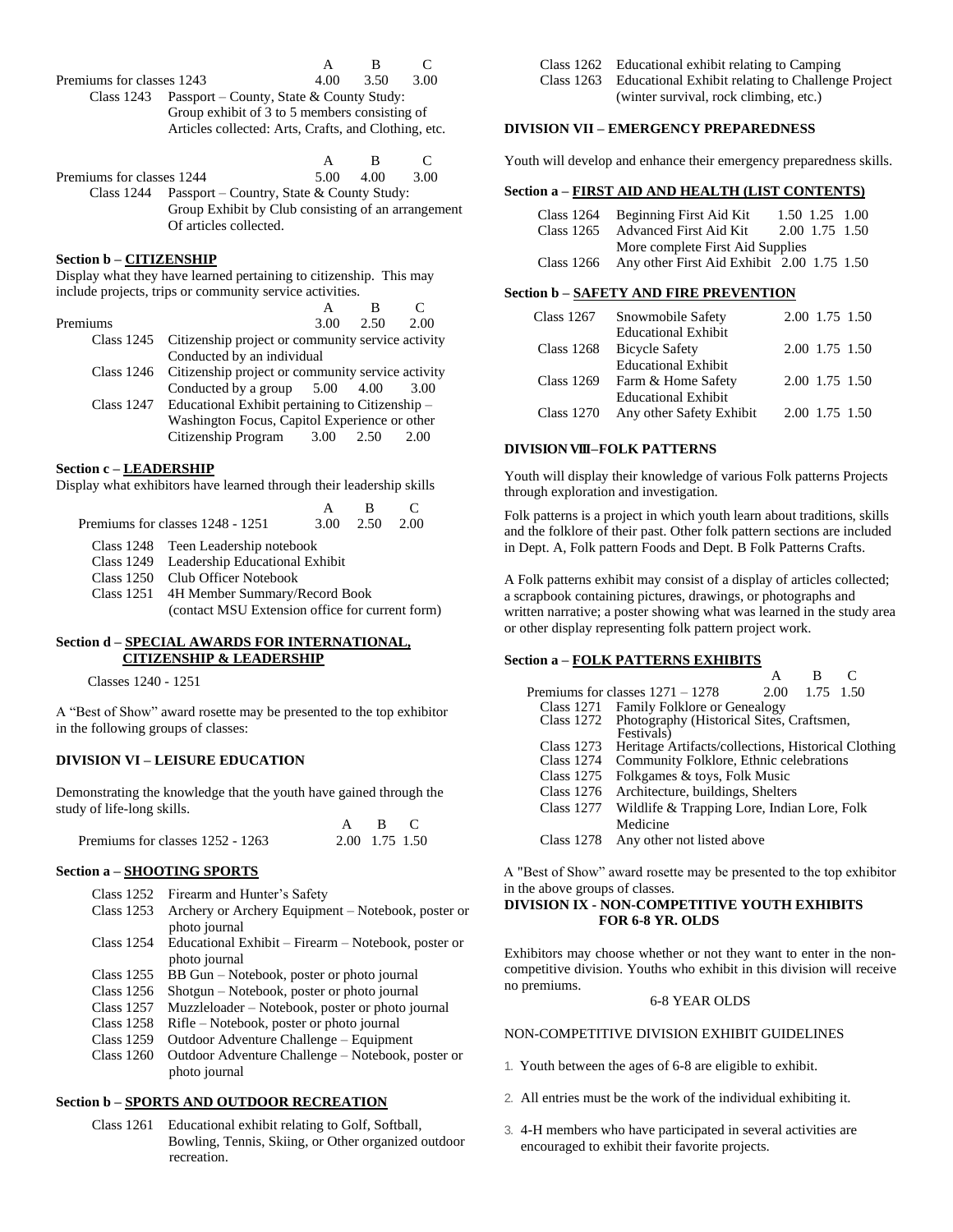- 4. Youths may enter the following number of exhibits: 6 year old - 6 exhibits 7 year old - 7 exhibits 8 year old - 8 exhibits
- 5. Each child will have a short interview with a judge. He/she will be asked simple questions about how the exhibit was made, what he/ she enjoyed most, etc.
- 6. Exhibits will not receive an A, B,C placing. Instead each child will receive a participant ribbon. Each child will receive a gift.
- 7. The exhibit must be displayed in the Youth Building during fair week. 4-H member exhibits will be displayed in the club booth. Exhibits must be picked up on Sunday, 8:00 a.m. to 12 noon.

### **Section a – NON-COMPETITIVE DIVISION**

| Class 1279        | Art                    | Class 1295        | Recycling                                        |
|-------------------|------------------------|-------------------|--------------------------------------------------|
| Class 1280        | <b>Basic Computers</b> | Class 1296        | Rocks                                            |
| <b>Class 1281</b> | Bicycling              | Class 1297        | Safety                                           |
| Class 1282        | <b>Bird Study</b>      | <b>Class 1298</b> | Space Technology                                 |
| Class 1283        | Collections            | <b>Class 1299</b> | <b>Sports</b>                                    |
| Class 1284        | Crafts                 | Class 1300        | <b>Stamps</b>                                    |
| Class 1285        | Folk patterns          | Class 1301        | Trees                                            |
| Class 1286        | Foods                  | Class 1302        | Wild Flowers                                     |
| Class 1287        | Gardening              | Class 1303        | Woodworking                                      |
| Class 1288        | <b>Insects</b>         | Class 1304        | <b>Holiday Celebration</b>                       |
| Class 1289        |                        |                   | Natural Resources Class 1305 Cloverbud Scrapbook |
| Class 1290        | Nature                 |                   | Class 1306 Show and Trail                        |
| Class 1291        | <b>Needlework</b>      |                   | Class 1307 Animal Science                        |
| Class 1292        | Passport               |                   |                                                  |
| Class 1293        | Personal Appearance    |                   |                                                  |
| Class 1294        | Photography            |                   |                                                  |
|                   |                        |                   |                                                  |

# **DEPT 73 – DEMONSTRATIONS**

To encourage youth to develop and enhance their speaking, vocal acting, dance and instrumental skills.

### **Division I – DEMONSTRATIONS**

IMPORTANT: Contact the Extension Office by June 15 if you plan to give a performance or demonstration at the Van Buren Youth Fair. The schedule will be made out prior to the fair.

### **Section a – DEMONSTRATIONS / ILLUSTRATED TALKS**

Exhibitors in classes 1325 – 1328 will receive participation ribbons and a \$2.00 premium.

- Class 1325 Individual Demonstration (Under 9 yrs.)
- Class 1326 Individual Demonstration (9 13 yrs.)
- Class 1327 Individual Demonstration (14 & over)
- Class 1328 Team Demonstration

### **Section b – YOUTH IN ACTION DEMONSTRATIONS**

Informal presentation led by exhibitor with audience participation. (Contact the Extension Office for more information.) Exhibitors will receive a participation ribbon.

Class 1329 Demonstration \$5.00 premium

### **Section c – TALENT SHOW - VIRTUAL**

The Virtual Talent Show will be on Monday, July 18<sup>th</sup>. Youth between the ages of  $6 - 19$  are invited to participate. Possible entries include dance, instrumental, vocals, mime, clowning, poetry, or a short speech. A penalty will be assessed if an act is over 5 minutes in length. For singing performances, please bring music without vocals. Contact the Van Buren Youth Fair Office or the performing arts coordinator to request an application form. Vocal Arts will also be penalized if music accompaniment has vocals.

# **Performing Arts Coordinator: Paul Callens (269-808-4774)**

### **VIRTUAL PERFORMING ARTS RULES & INFORMATION**

The Performing Arts Show will be held virtually this year. All contestants will submit their video online and the judges will then view the entries and place the contestants on July 18, 2022.

#### RULES:

- Final performance must be submitted by 12:00pm on July 19, 2021.
- Videos or links can be sent to paulscallens@gmail.com
- Performers should begin the video by stating their Name, Age, Home-town, 4-H Club, Title of Act and brief description.
- Please keep performance less than 4 minutes

### CATEGORIES:

| Voice         | Ages $6-8$ | Group or Individual |
|---------------|------------|---------------------|
| Instrument    | Ages $6-8$ | Group or Individual |
| Dance         | Ages $6-8$ | Group or Individual |
| Voice         | Ages 9-13  | Group or Individual |
| Instrument    | Ages 9-13  | Group or Individual |
| Dance         | Ages 9-13  | Group or Individual |
| Voice         | Ages 14-19 | Group or Individual |
| Instrument    | Ages 14-19 | Group or Individual |
| Dance         | Ages 14-19 | Group or Individual |
| Mime/Clowning | Any Age    |                     |
| Oratory       | Any Age    |                     |
|               |            |                     |